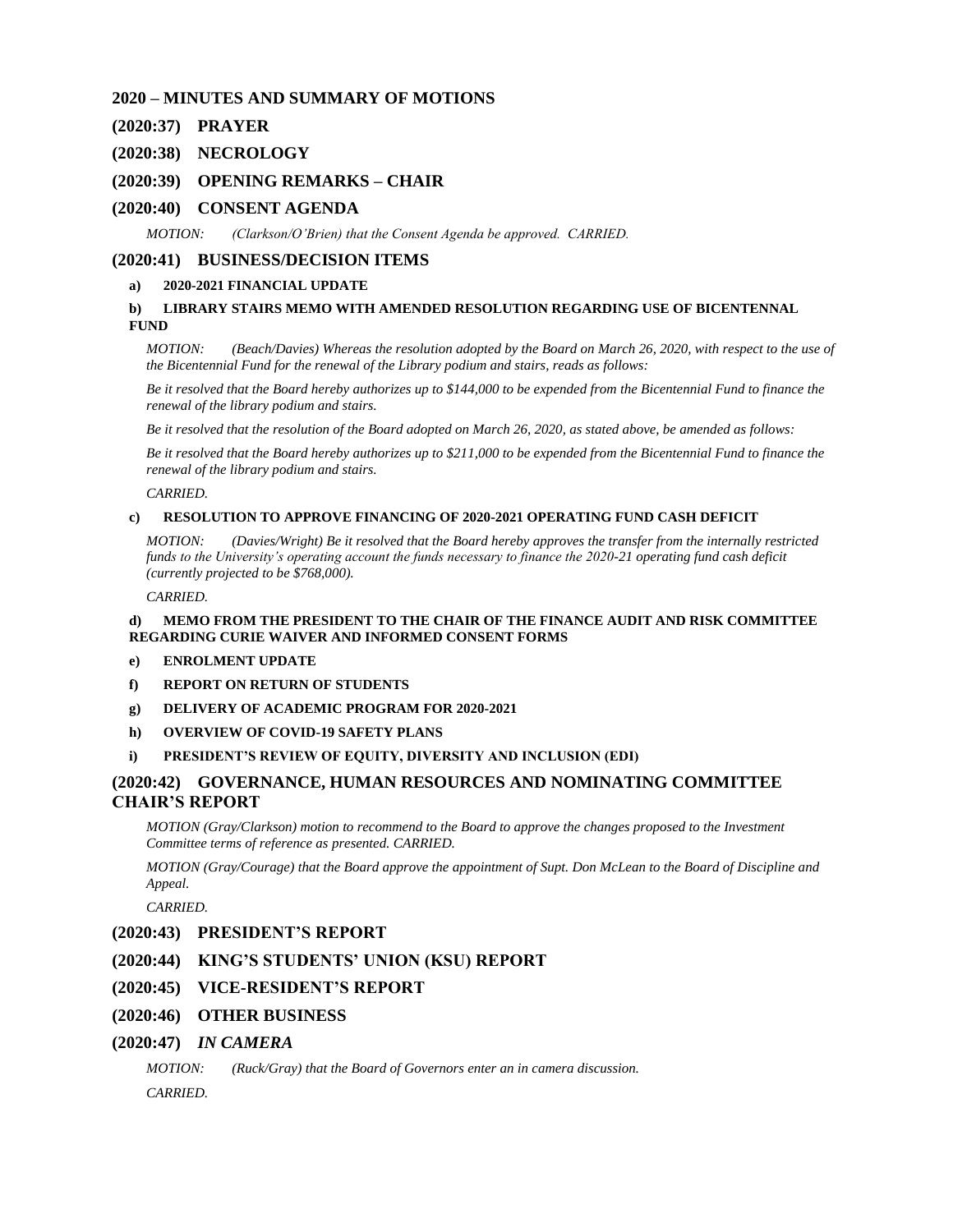*[MOTION: \(Ruck/Gray\) that the Board of Governors move out of the in camera discussion.](#page-10-5)*

*[CARRIED.](#page-10-6)*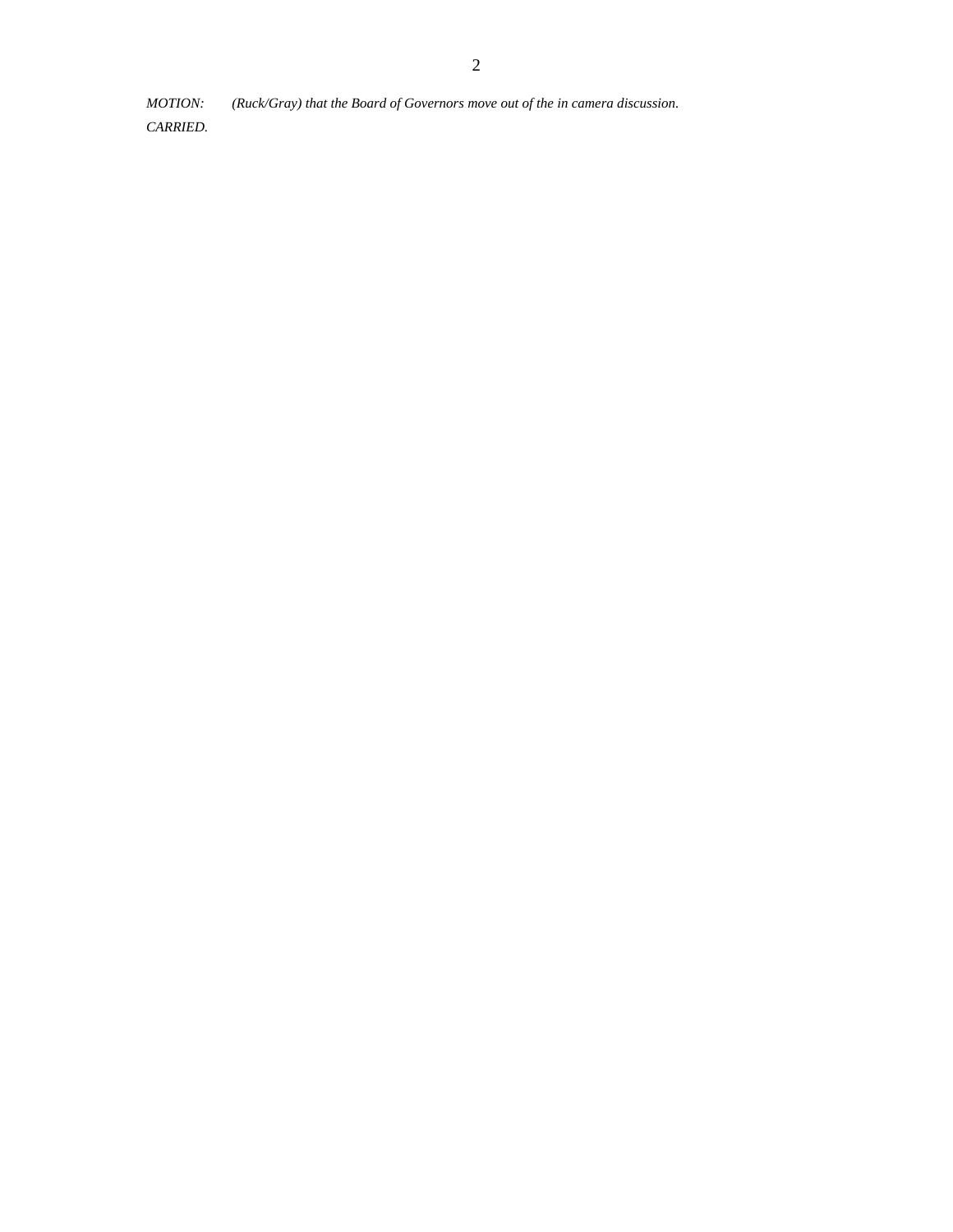# **UNIVERSITY OF KING'S COLLEGE BOARD OF GOVERNORS EXECUTIVE COMMITTEE MINUTES**

The Executive Committee of the University of King's College Board of Governors met by Zoom teleconference on Thursday, September 17, 2020, at 12:08 p.m.

- ATTENDING: Ms. Katrina BEACH (Treasurer), Mx. Levi CLARKSON (Student Representative), Ms. Rosalie COURAGE (Board of Governors Representative), Dr. Gwendolyn DAVIES (Vice Chair), Dr. Susan DODD (Faculty Representative), Mx. Jennifer GRAY (Secretary), Professor William LAHEY (President and Vice-Chancellor), Dr. Peter O'BRIEN (Vice-President), Mr. Douglas RUCK (Chair), Mr. Hugh WRIGHT (Diocesan Representative)
- BY INVITATION: Ms. Adriane ABBOTT (Advancement Director), Ms. Julie GREEN (Registrar), Ms. Katie MERWIN (Dean of Students), and Ms. Bonnie SANDS (Bursar), Mr. Ian WAGSCHAL (Facilities Director)
- REGRETS: Mr. Paul THOMSON (Alumni Representative)
- STAFF: Mx. Janet HATHAWAY (minutes)

At 12:03 p.m., the Chair called the meeting to order.

# <span id="page-2-0"></span>**(2020:37) PRAYER**

The Vice-President read the College Prayer.

# <span id="page-2-1"></span>**(2020:38) NECROLOGY**

The Chair read the Necrology list. A moment of silence was observed.

At 12:08 p.m., the Dean of Students joined the meeting.

# <span id="page-2-2"></span>**(2020:39) OPENING REMARKS – CHAIR**

The Chair indicated that since the last meeting in June, a great deal has changed but much has remained the same. The Chair noted that the Board and Committees will likely continue to meet virtually for some time to come.

### <span id="page-2-3"></span>**(2020:40) CONSENT AGENDA**

A Consent Agenda addressing the following matters was circulated:

- a) Approval of Minutes of the meeting of June 11, 2020
- b) Alumni Report
- c) Advancement Director's Report
- d) Advancement Committee Report
- e) Investment Committee Report
- f) Registrar's Report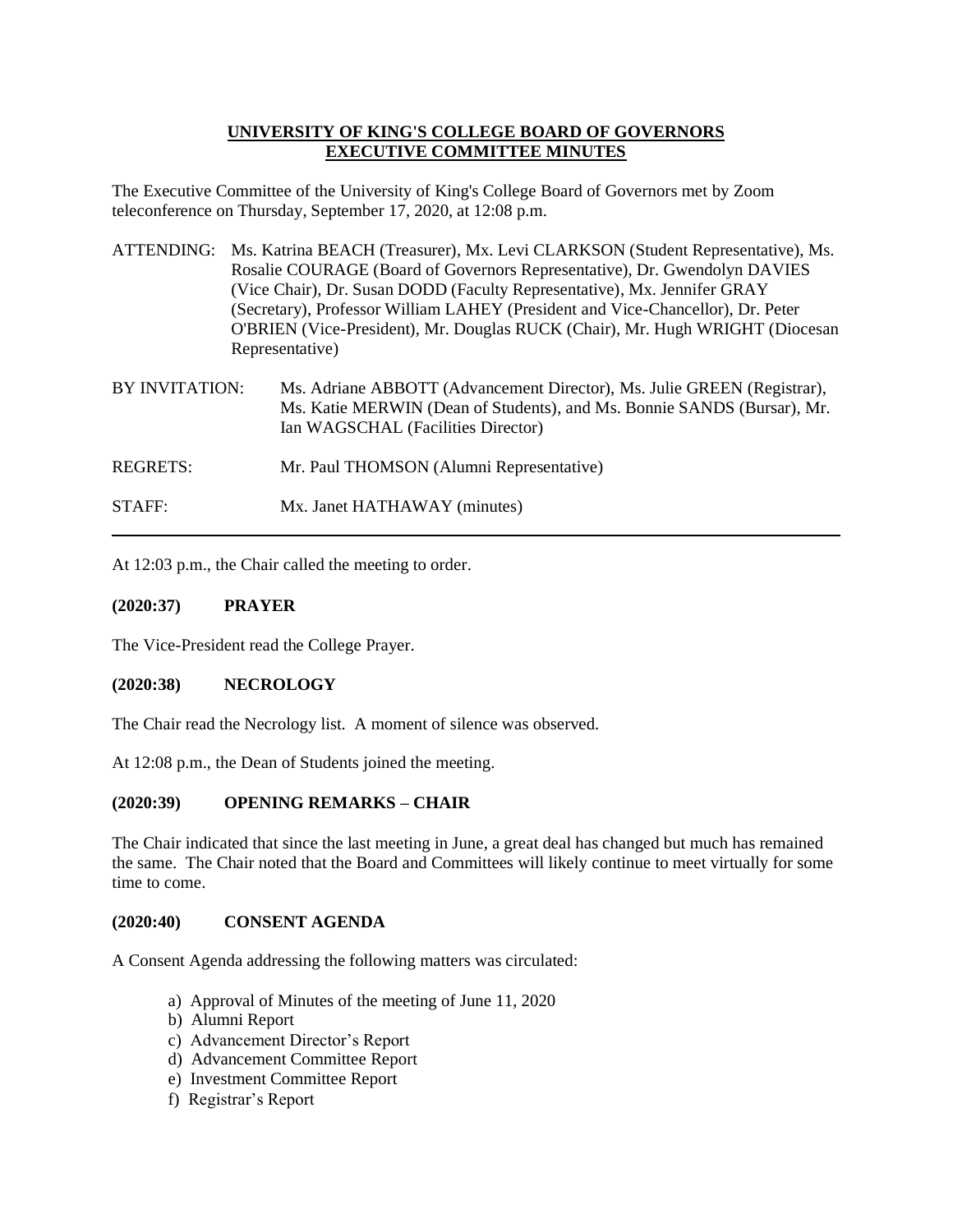g) Facilities Management Priority Projects Report and Tri-Bay Financial Resolutions Update

## <span id="page-3-0"></span>**MOTION: (Clarkson/O'Brien) that the Consent Agenda be approved. CARRIED.**

### <span id="page-3-2"></span><span id="page-3-1"></span>**(2020:41) BUSINESS/DECISION ITEMS**

### **a) 2020-2021 FINANCIAL UPDATE**

The Bursar presented the 2020-2021 Q1 financial update. She reported the deficit is almost \$1,000,000 lower than budgeted for, which is primarily explained by enrolment, which is higher than budgeted in August, although the number of withdrawals is not certain yet. The budget also initially included 52 beds in residence but is now up to 107, which increases revenue.

The biggest expenses are the COVID-19 Emergency Response Fund, which was budgeted at \$500,000 but has now been increased to \$1,000,000 in the forecast. Included in that amount are salaries incurred because of COVID-19, including three additional FYP tutors to accommodate smaller tutorials online. Students were hired during the summer to assist faculty in the transition to online learning. The Journalism techs who are normally off during the summer were hired back to help with the transition to online learning. An AV/IT person was also hired. The total cost to go online is estimated to be \$700,000 of the \$1,000,000. Another \$200,000 was spent to prepare the campus for safe occupancy.

## <span id="page-3-3"></span>**b) LIBRARY STAIRS MEMO WITH AMENDED RESOLUTION REGARDING USE OF BICENTENNAL FUND**

The Bursar referred to the memo prepared by the Facilities Director supporting the amendment to the resolution passed at the Board meeting of March 26, 2020, on the use of the Bicentennial Fund for renewal of the Library podium and stairs. The Board had approved the cost estimate earlier, but it was not sufficient because cement was adhered to the granite pavers, causing them to break as they were removed from the podium. New pavers were ordered. The Bursar read the resolution that the Board is being asked to approve as an amendment to the resolution that was passed last March.

<span id="page-3-4"></span>**MOTION: (Beach/Davies) Whereas the resolution adopted by the Board on March 26, 2020, with respect to the use of the Bicentennial Fund for the renewal of the Library podium and stairs, reads as follows:**

<span id="page-3-5"></span>**Be it resolved that the Board hereby authorizes up to \$144,000 to be expended from the Bicentennial Fund to finance the renewal of the library podium and stairs.**

<span id="page-3-7"></span><span id="page-3-6"></span>**Be it resolved that the resolution of the Board adopted on March 26, 2020, as stated above, be amended as follows:**

**Be it resolved that the Board hereby authorizes up to \$211,000 to be expended from the Bicentennial Fund to finance the renewal of the library podium and stairs.**

### <span id="page-3-8"></span>**CARRIED.**

# <span id="page-3-9"></span>**c) RESOLUTION TO APPROVE FINANCING OF 2020-2021 OPERATING FUND CASH DEFICIT**

The Bursar referred to the meeting package relating to financing the 2020-2021 Operating Fund cash deficit, and read the resolution.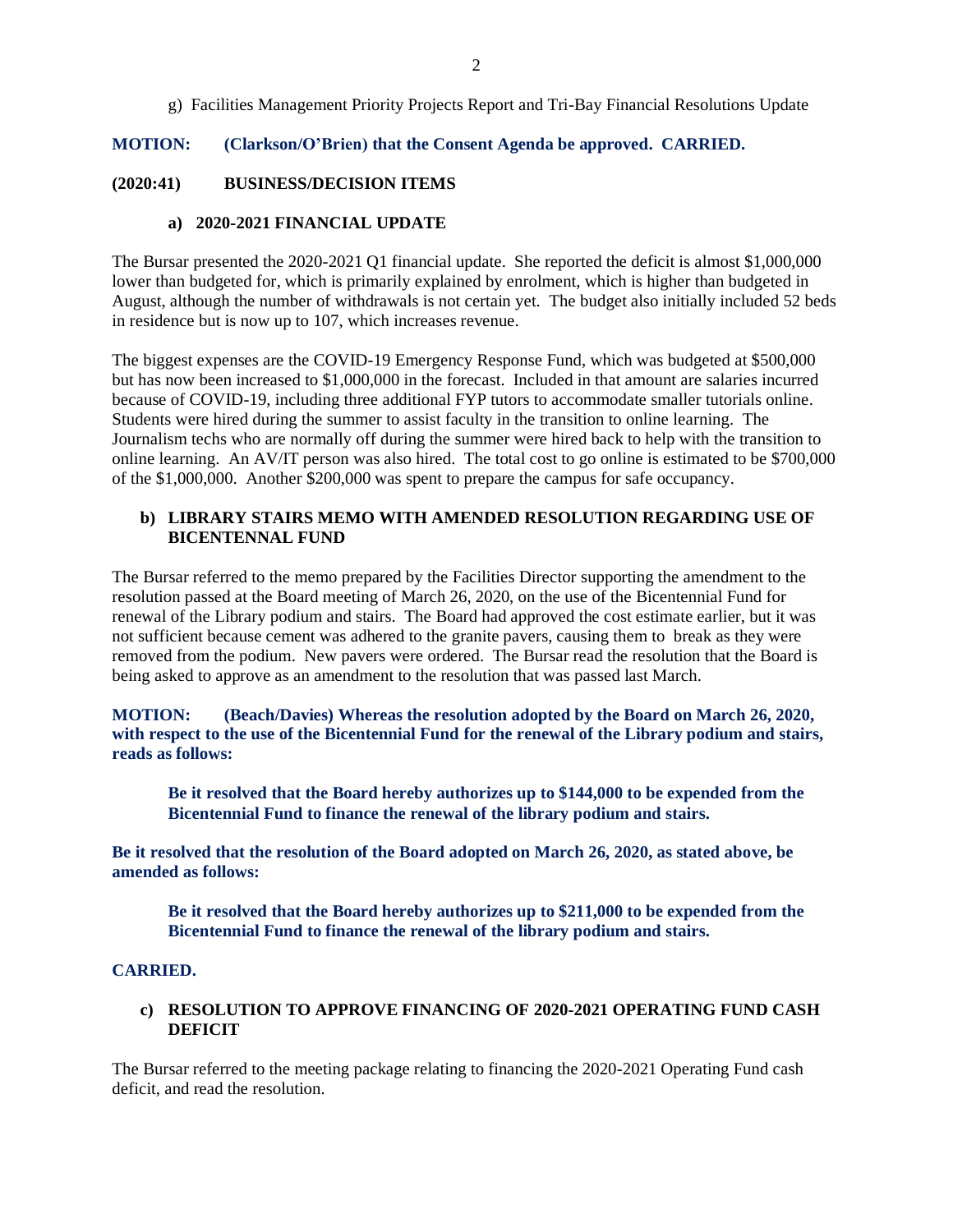# <span id="page-4-0"></span>**MOTION: (Davies/Wright) Be it resolved that the Board hereby approves the transfer from the internally restricted funds to the University's operating account the funds necessary to finance the 2020-21 operating fund cash deficit (currently projected to be \$768,000).**

In discussion, Board members asked how much money in total is in the internally restricted funds. The Bursar indicated about \$10 million. The Treasurer added that those funds are invested and are earning returns.

# <span id="page-4-1"></span>**CARRIED.**

# <span id="page-4-2"></span>**d) MEMO FROM THE PRESIDENT TO THE CHAIR OF THE FINANCE AUDIT AND RISK COMMITTEE REGARDING CURIE WAIVER AND INFORMED CONSENT FORMS**

The President noted the memo was provided for information. It is important because of the University's decision not to ask students coming on campus to sign a waiver or an informed consent document, and potential Board member liability in respect of this issue.

The President reported that CURIE, the insurer of all Canadian universities, including King's, advised the University that COVID-19 liability is not covered by its insurance. Two universities in Canada responded by asking all their students to sign a waiver; in August, CURIE sent other universities a waiver and informed consent document for those universities to ask their students to sign.

The President advised that King's decided not to ask students to sign either the waiver or informed consent form. The informed consent is largely covered off for residence students by asking them to sign a residence agreement document. King's decided not to request a waiver because it may be perceived as offensive. Legal advice received on this issue was reinforced several days later by a publication in a legal journal by someone who advises public schools, who wrote it was inconsistent with core messaging about safety and not likely to be enforceable in any event.

The President noted that the best way to avoid liability is to do everything reasonably possible to ensure people do not suffer harm. People will catch the virus no matter what an organization does.

In talking to colleagues, the President noted that other universities have in place an indemnity for board members. The Bursar and he have looked into this and there is no such indemnity in place for members of the King's Board. That is something to be attended to and discussed at the Finance, Audit and Risk Committee.

Board members discussed moving the indemnity for the Board forward right away.

At 12:15 p.m., Dr. Susan Dodd arrived.

# <span id="page-4-3"></span>**e) ENROLMENT UPDATE**

The Registrar reported that the budget scenario projected 739 students, but the number is now 912, 1.4% above the total enrolment last year. The FYP class is 176 now; it was 194 last year. The Registrar noted that FYP revenue goes solely to King's, so there will be consequences in having a smaller incoming FYP class and slightly smaller incoming class over the next few years. Overall, however, it was a good news story.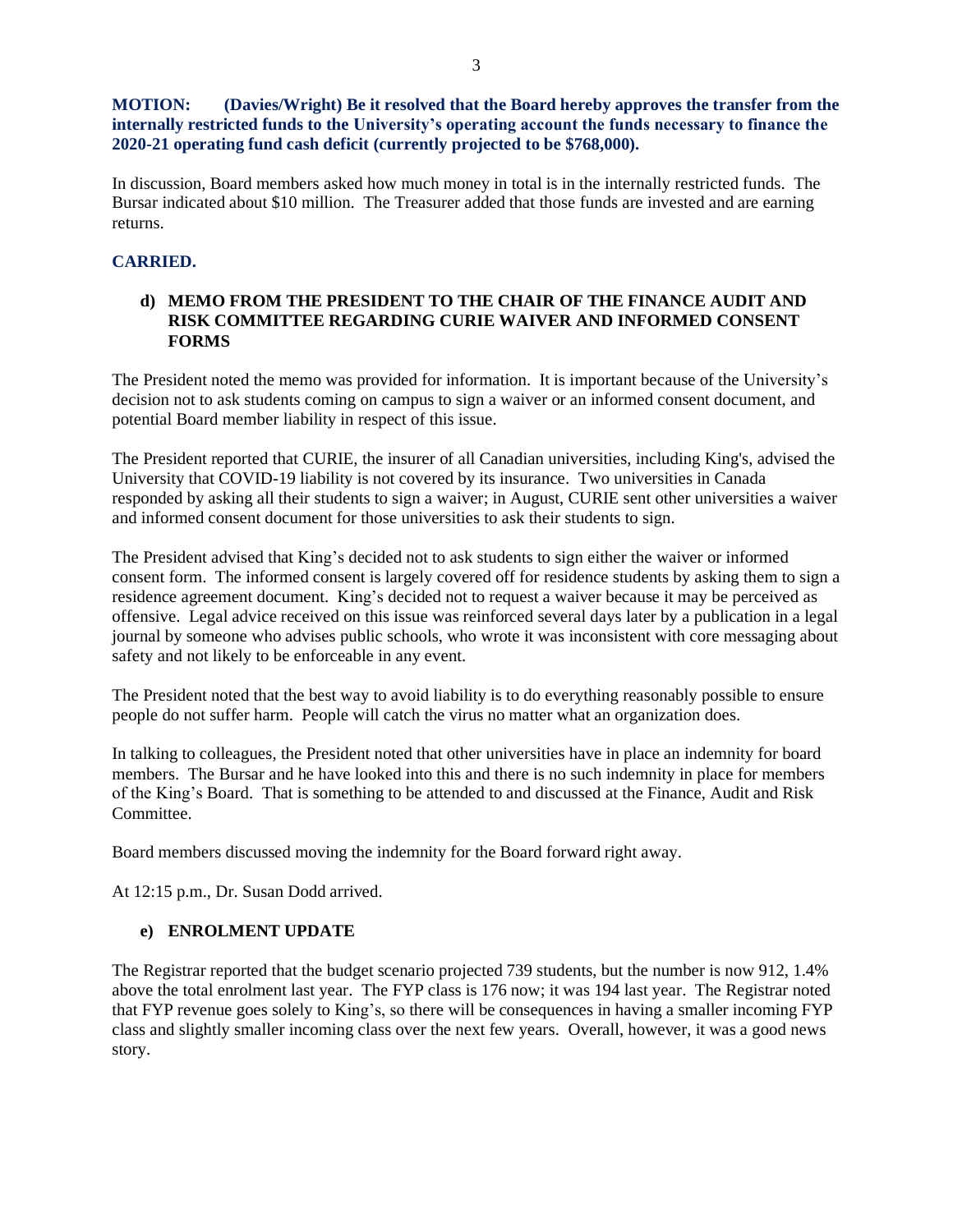# <span id="page-5-0"></span>**f) REPORT ON RETURN OF STUDENTS**

The Dean of Students noted that responding to the pandemic has been a collective effort across campus and she was deeply moved by how people have rallied to make this possible.

The Dean of Students reported that the focus has been on physical safety, mental health and social supports. The majority of students moved in two weeks ago. It was first thought there could only be 52 students living in residence, but with the support of Nova Scotia Public Health, King's currently has 110 students. The plan is to prevent potential spread of the virus in residence and to support students in selfisolation if they were to get sick. King's plan has received attention, both from Nova Scotia Public Health and Dalhousie. Another important piece has been the testing strategy for students arriving from outside the Atlantic region at the end of August.

In terms of psychological safety, the Dean of Students noted that the sense of community is key. Communication is important when relationships are virtual. The Dalhousie mobile app has a King's channel. Initiatives have included a mentorship program connecting upper year students with incoming students to provide social support. The Day Students' Society has been supporting students who are selfisolating, checking in with them and keeping them connected. Mental health social support is shared work. Ms. Merwin acknowledged the KSU's O-Week support in that. The FYP Student Society, Athletics, and Chapel have been working on this shared objective.

In response to questions from the Board about reports of student non-compliance with public health requirements at other universities, the Dean of Students noted that this is a learning curve for students. The distancing of six feet is a learning curve, and support is there to help students learn to be accountable. At King's, the University is trying to create safer in-person activities using that harm-reduction lens, helping find activities where students do not have to go downtown. The University's role is to support and not be punitive.

The President noted that the University wrote to a long list of stakeholders and neighbours outlining all the things King's is doing to protect people inside the university community and ensure students are contributing positively to the outer community. The University continues to work with municipal universities to get a plan in place. The experiences of universities in other cities is informative.

The Chair thanked the Dean of Students for her efforts.

# <span id="page-5-1"></span>**g) DELIVERY OF ACADEMIC PROGRAM FOR 2020-2021**

The Vice-President delivered a PowerPoint presentation titled "Delivery of Academic Programs 2020- 2021." His presentation covered the following areas:

- Online course delivery
	- Fall courses: fully online at both King's and Dalhousie
	- Winter courses: expected to be fully online, with possible exception of some Dalhousie classes in the performing arts
	- Commitment to ensure continuity for students who did not return to Halifax
- A review of the summer planning process
	- King's online Teaching Task Force
	- FYP subcommittee on online learning
	- Dr. Betsy Keating from Dalhousie's Centre for Learning and Teaching consulted on course design 0.2 FTE for four months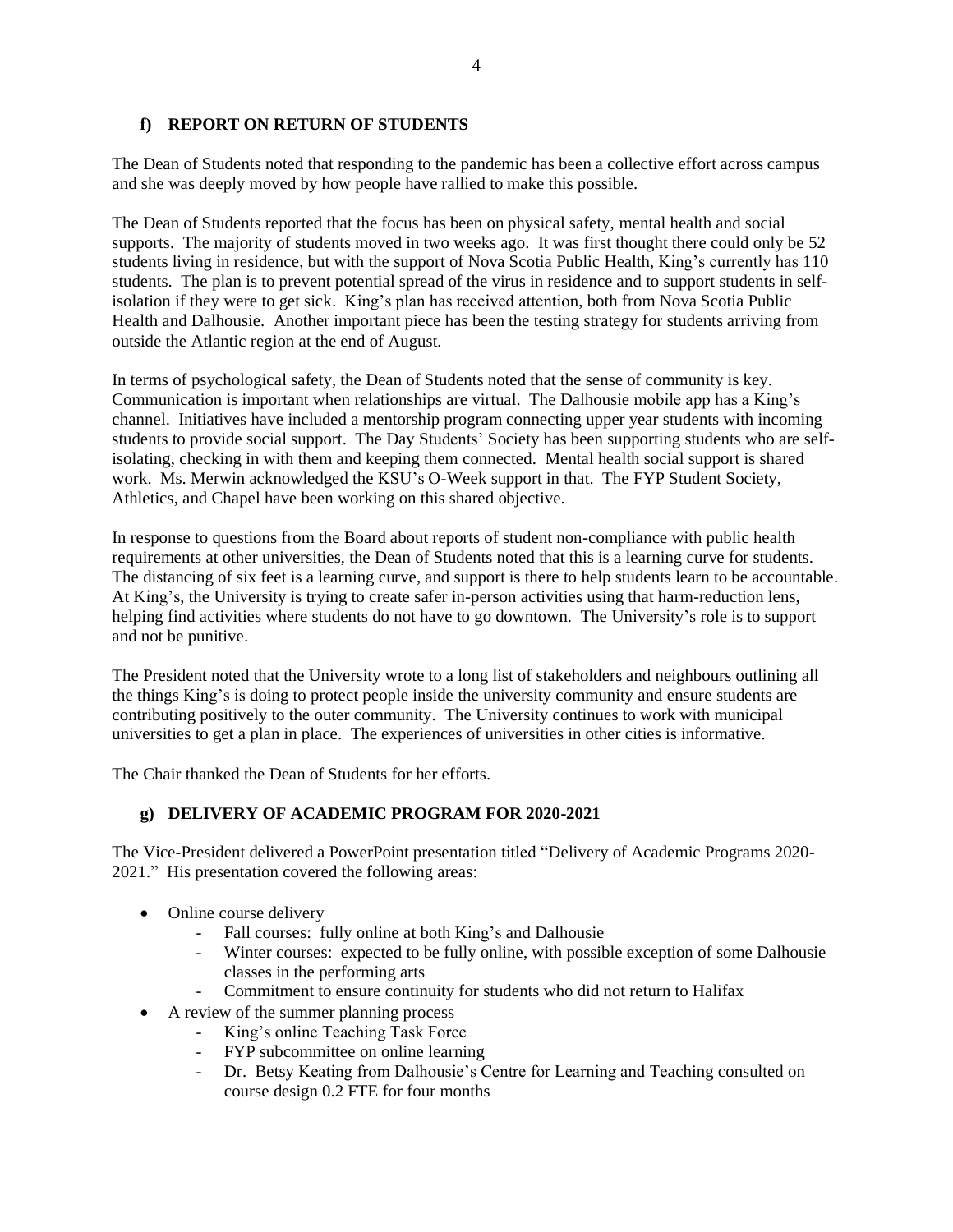- Official recommendations for online learning
	- Make courses as asynchronous as possible
	- Where synchronous moments are needed, meet on Teams or Collaborate
	- Asynchronous: course content can be consumed at any time
		- accommodates issues of time zones
		- eliminates urgent technical issues
		- eases issues with internet connectivity
		- but does not allow discussion or immediate feedback
		- Synchronous: teachers and learners interact in real time
- King's classes without class discussion?
	- Fully asynchronous learning is not a good fit for many King's course offerings
	- Most King's courses are being offered in a combined fashion with recorded lectures and live online tutorials and office hours
	- Zoom has been adopted as the videoconferencing platform of choice as Teams/Collaborate were found to be insufficient to allow the class discussions, which are so key to most King's courses
- Foundation Year Program
	- Recorded lectures and daily live tutorials
	- High production value recorded lectures with video editing by J-School videographers
	- Tutorial size have been reduced from 15 to 10
	- New "Read Now" events: live evening readings of the following day's reading assignments four nights per week
	- Other events and opportunities to build a sense of cohort within this year's FYP class have been and are being developed in collaboration with the Dean of Students and other College offices
- Upper-year Programs
	- Most classes are employing a mix of asynchronous and synchronous elements
	- A few courses are wholly asynchronous or wholly synchronous
	- Course planning has emphasized maintaining a high degree of student engagement (e.g., study teams, using breakout rooms for student discussion)
- Journalism
	- The Journalism School has been teaching online since June
	- The MFA residency was provided online (synchronous)
	- Six sections of photojournalism provided online (asynchronous)
	- Four MJ courses delivered online
	- Most BJH, MJ and MFA courses this fall will be both synchronous and asynchronous
	- The School of Journalism updated its student handbook with revised guidelines for inperson reporting
- Staffing for online learning
	- New AV/IT officer
	- New online education coordinator (eight months) to support technical workflow
	- FYP coordinator of online learning
	- Six online teaching interns supported course building through the summer; five were renewed part time for fall
	- Additional part-time summer student assistants
- Technical developments
	- Zoom v. Teams/Collaborate
	- AV retrofit of Alumni hall, including Panopto-capture capability
	- Procurement of equipment for online teaching: mics, webcams
	- Adoption of the Dalhousie mobile app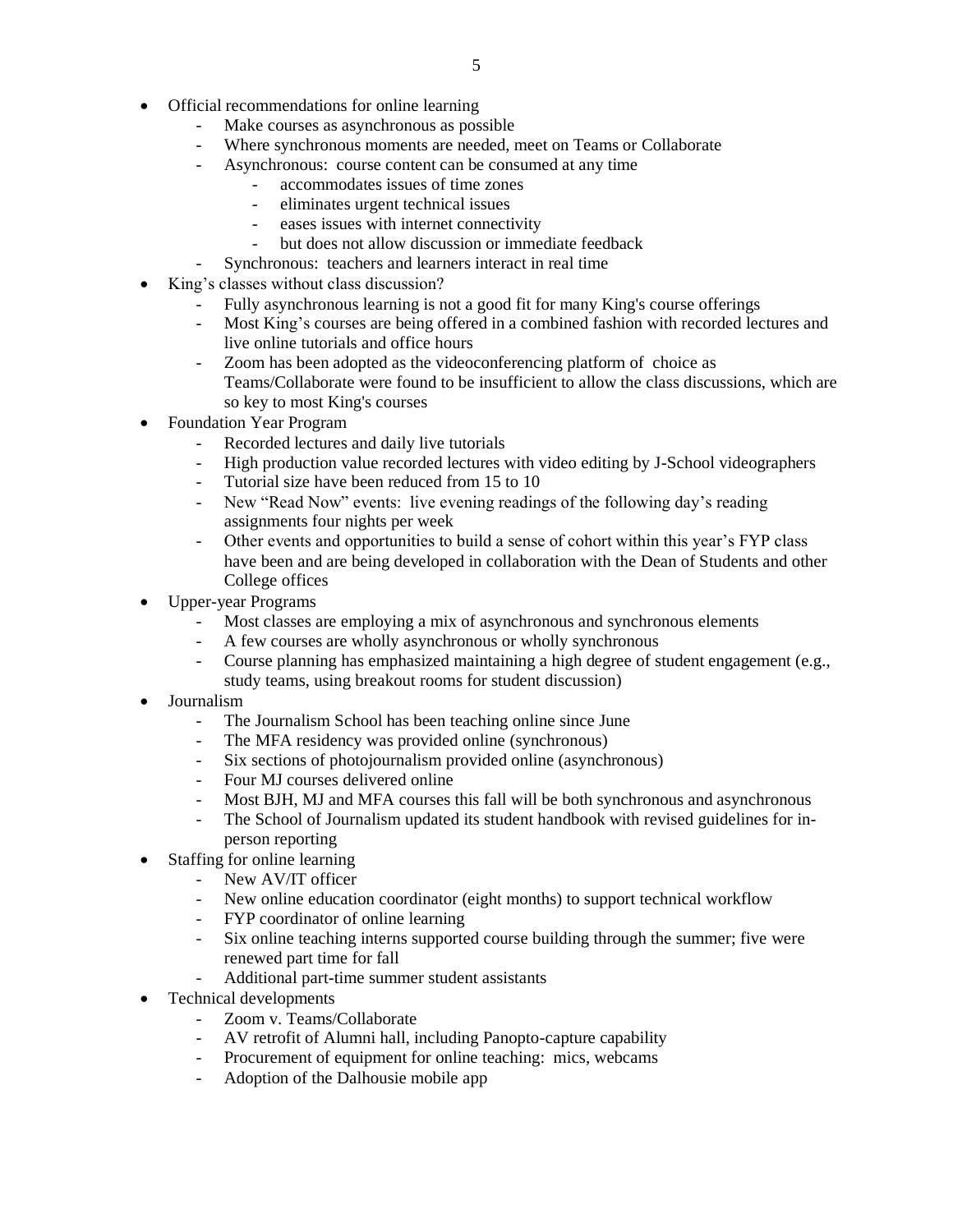6

At 1:17 p.m., there was a 10-minute health break

At 1:28 p.m., the meeting resumed.

The Secretary and the Facilities Director joined the meeting.

# <span id="page-7-0"></span>**h) OVERVIEW OF COVID-19 SAFETY PLANS**

The Director of Facilities, Ian Wagschal, delivered a presentation on the University's COVID-19 Safety Planning. Among other topics covered, Mr. Wagschal advised that key planning documents were created by all offices on campus, including Advancement, Athletics, the Bookstore, Bursar's office, Chapel and Choir, the Library, etc. All the plans were brought together in the Campus Coordination Plan, which is online. It has nine sections, including training, communication, continuous improvement; technical requirements; de-densification of campus; gatherings; building circulation; common spaces and washrooms; and more.

Safety training, communication and continuous improvement are important. Good training will mitigate any issues that might arise. Everyone must sign their plan and participate in regular safety meetings, where incidents and near misses are discussed.

Board members asked to what extent the Facilities Director engaged directly with the Public Health Office. Mr. Wagschal noted that he does not engage directly, but Public Health has been very interested in residence and making sure students coming from outside the Atlantic bubble have been registered in the system to self-isolate.

The President reported that he has also been working with CONSUP on these issues.

The Dean advised that feedback was sought on the residence plan and the isolation plan, and there was collaboration with Dalhousie and the Public Health Office.

The President advised that Dr. Robert Strang approved the reopening principles that were developed by all universities. Each university's total plan was reviewed by Occupational Health and Safety and an interdepartmental committee, and individually approved by Dr. Strang, who congratulated King's for having the most detailed reopening plan in the Province, despite being one of the smallest universities in the province.

The Chair thanked the Facilities Director for coordinating the plan. The President noted that this work was completed during the Tri-Bay refurbishment, which in and of itself was a significant piece of work.

# <span id="page-7-1"></span>**i) PRESIDENT'S REVIEW OF EQUITY, DIVERSITY AND INCLUSION (EDI)**

The President presented the "President's Review for the Board of Governors of the University of King's College on Existing Initiatives, Challenge Areas and Areas Requiring Closer Examination in Equity, Diversity and Inclusion", and provided a brief preliminary overview of the document.

The President noted that longer deliberation and consideration of this topic is required.

The President noted that the Board asked the President to conduct a review and apply the Universities Canada Inclusive Excellence Principles to advance equity, diversity and inclusion, which calls for an institutional action plan. These principles have been adopted by CONSUP. He was asked to identify existing initiatives, identify what was working well, challenges, and areas needing more detailed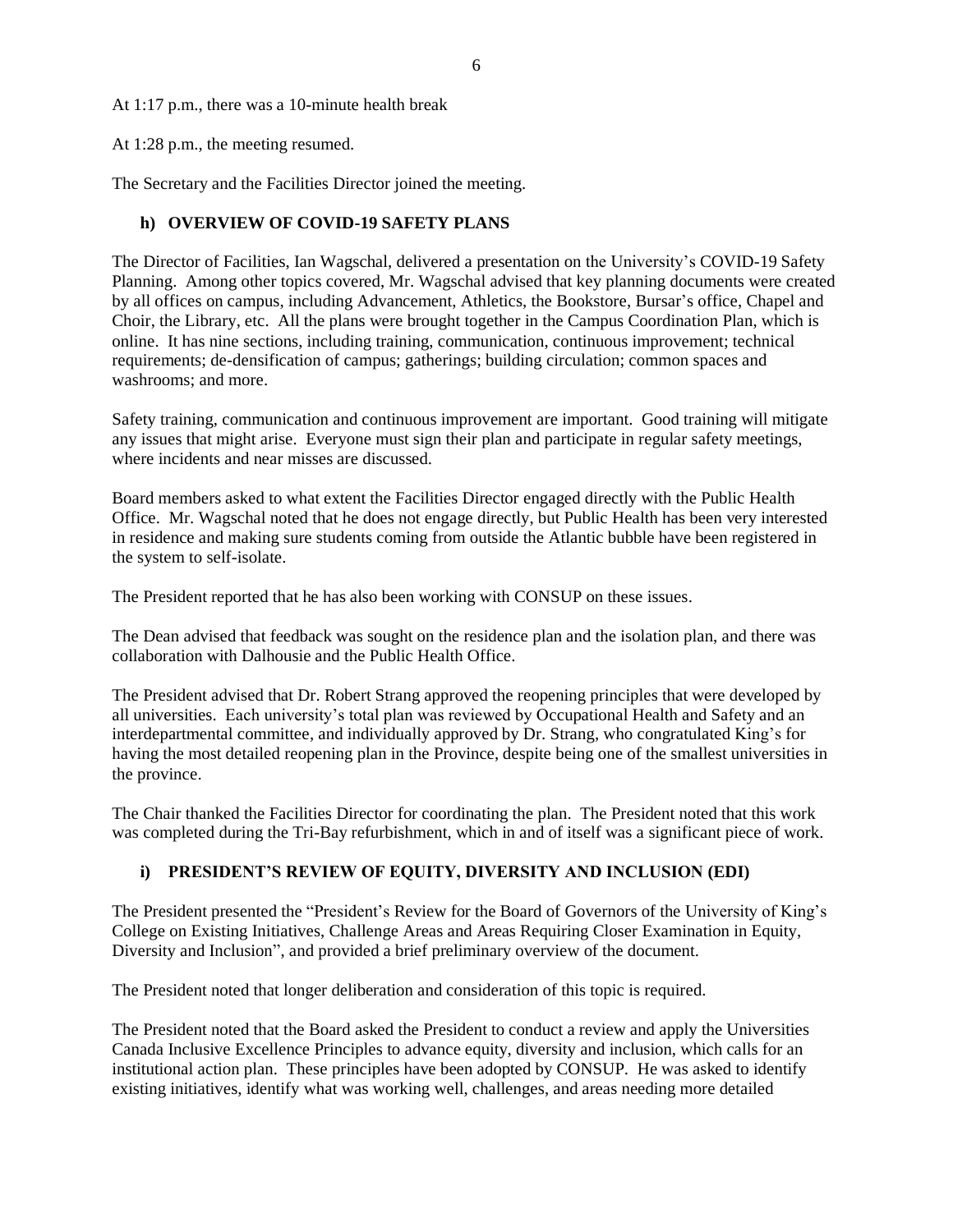examination. He thanked Tanisi Pooran, the Equity Officer, and Dr. Glowacka and the Equity Committee, for their detailed reading and comments.

In terms of overriding conclusions:

- There is a lot that is being done at every level of the University. The level and volume of effort of initiatives is substantial. These ongoing efforts need to be supported and reinforced by the tools, resources. Policies, overriding strategies and institutional commitment that can convert diverse efforts into overall outcomes. The objective must be to make diversity a defining characteristic – which is different from getting diversity to an acceptable level, however measured (usually a percentage).
- While taking action, King's must change in ways that are responsive to what the University is being told by those who are underrepresented and experience the absence of EDI. EDI must be integrated into everything, and therefore is everyone's work and responsibility. This includes hiring, appointments, and all other human resources functions; academic planning, and more. Areas to be examined in more detail include:
	- o acknowledging racism at King's;
	- o creating and adopting an overall EDI plan; responding to the TRC's calls to action;
	- o responding to findings of the Scholarly Inquiry on King's and Slavery;
	- o funding for BIPOC students; representation of BIPOC students in marketing;
	- o building relationships with underrepresented communities;
	- o adopting an including approach to diversity;
	- o diversity hiring of faculty, staff, and administration;
	- o curriculum and pedagogy: a new academic plan;
	- o training, development and support in EDI for faculty, staff and administration;
	- o Board of Governors membership and role;
	- o building human resources capacity; procurement;
	- o ambience and cultural life at King's; and
	- o leveraging the relationship with Dalhousie.

Board members thanked the President and team for their efforts in putting together the report and commented that further discussion of the Report would be valuable.

# <span id="page-8-0"></span>**(2020:42) GOVERNANCE, HUMAN RESOURCES AND NOMINATING COMMITTEE CHAIR'S REPORT**

The Secretary, as Chair of the Governance, Human Resources and Nominating Committee, advised that there was no written report for this meeting, but that there will be one for the Board meeting. She thanked Pam Hazel for her effort in consolidating the governance material.

The Secretary noted two business items for consideration: changes to the Terms of Reference of the Investment Committee and appointment of a Board representative to the Board of Discipline and Appeal.

<span id="page-8-1"></span>**MOTION (Gray/Clarkson) motion to recommend to the Board to approve the changes proposed to the Investment Committee terms of reference as presented. CARRIED.**

# <span id="page-8-2"></span>**MOTION (Gray/Courage) that the Board approve the appointment of Supt. Don McLean to the Board of Discipline and Appeal.**

In discussion, the Secretary noted that during her tenure there it has not been necessary to constitute that committee. However, it would be prudent to have a representative appointed.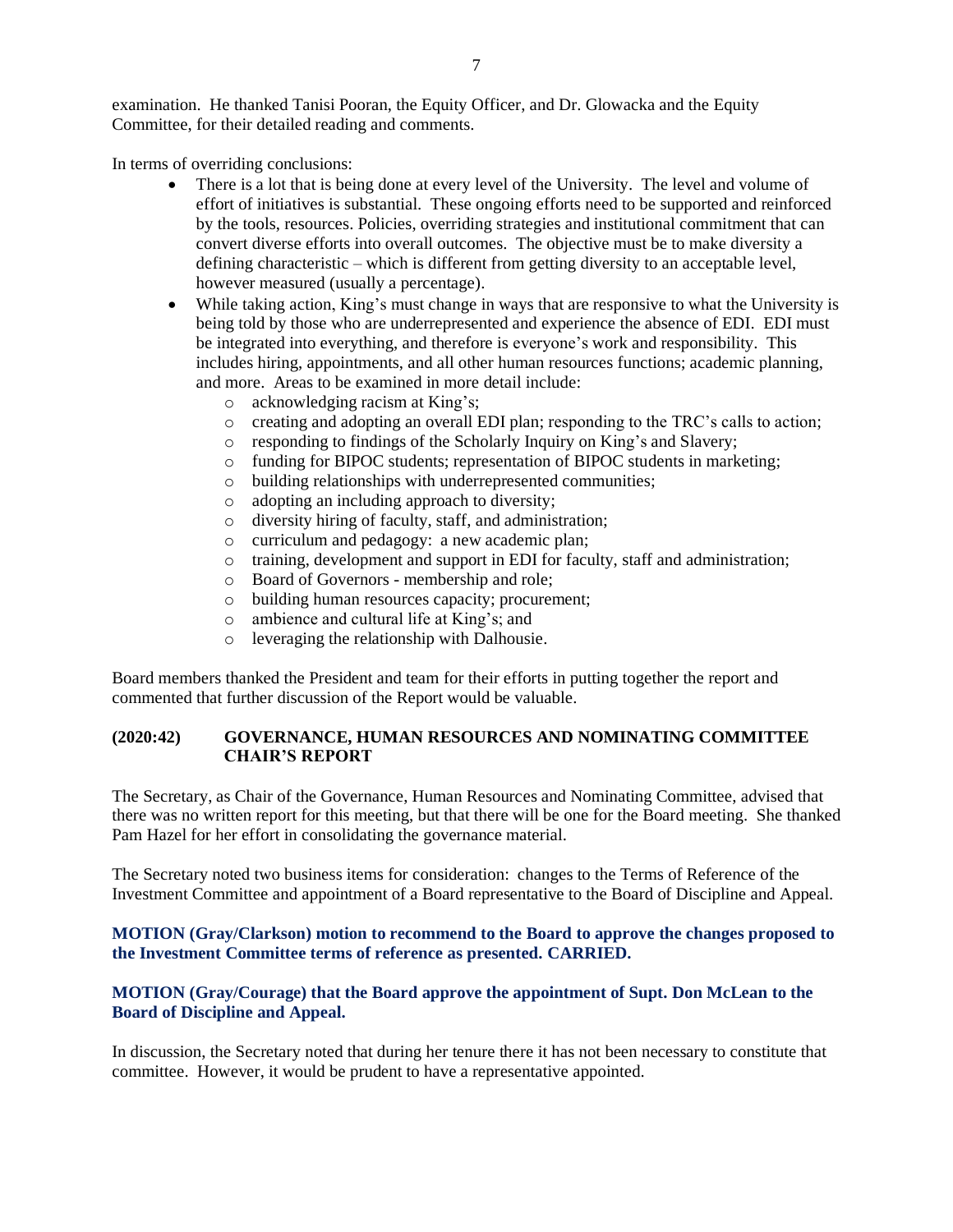Board members commented about adequate training for those making decisions and asked if people sitting on the Board of Appeal and Discipline had proper trauma-informed training.

# <span id="page-9-0"></span>**CARRIED.**

## <span id="page-9-1"></span>**(2020:43) PRESIDENT'S REPORT**

The President welcomed questions on his written report. The President noted that no one should let their guard down, even though there is virtually no COVID-19 in Nova Scotia. Looking to the future, the President noted that there will be good things coming out of this time. Crises often have a legacy if they are effectively responded to. King's has an entirely new teaching and learning capacity with a distinctly King's approach. There are three beautifully refurbished residences. There is a certain liberation from the tyranny of geography when it comes to recruitment. The University has shown incredible creativity in how it uses the resources to spread the word about King's. Dalhousie is thinking about King's proactively, so it could mean great things for King's and Dalhousie acting in partnership in the normal world once society gets through the pandemic. King's has strengthened its relationship with alumni. Alumni loved the circulated recordings from Robert Crouse and other beloved professors from past years. There is a growing appreciation for the value of King's that will be helpful beyond this pandemic.

# <span id="page-9-2"></span>**(2020:44) KING'S STUDENTS' UNION (KSU) REPORT**

The KSU President discussed their written report and spoke about their activities:

- Meetings with the Vice-President and Dean of Students over the summer were very important and fruitful and will continue.
- There have been discussions with Dalhousie's Accessibility Centre about intake methods, advocating for note-takers, captions and transcriptions. There have been discussions with King's administration and faculty about anti-oppression training, content warnings, captions/transcriptions, and academic accommodations that were in the list of demands. KSU has been working with the Facilities Director and a wayfaring specialist to address better signage on campus and identifying the most inclusive, step-free pathways on campus. The Disabled Students' Collective will be ratified at tonight's annual general meeting as a resource centre.
- The KSU President noted that Vice-President External Hope Moon and the student representatives are doing great work on the Equity Committee. KSU did many things during the summer in relation to solidarity, including issuing a statement in solidarity with NSCAD students asking for reinstatement of Dr. Aoife MacNamara as their president. Hope Moon has been attending Nova Scotia government meetings about public health measures.
- Vice-President Communications Isabella Mackay is posting on social media to keep students informed and engaged. The KSU met with the Registrar to discuss issues raised by Pride Society about the society section of the King's/Dalhousie app.
- The KSU President has been interviewed about tuition increases, the pandemic, changes to KSU operations, and Orientation Week, which was virtual for the first time. The KSU office is open by appointment only; Council meetings and the annual general meeting will be virtual and election will be held online; society ratification and funding forms are available online. The health plan is still available for students.
- The KSU fall annual general meeting was moved forward to September 17 so bylaw amendments could be passed in order to hold fall elections online.
- The Galley has opened with reduced capacity. The Wardroom is closed but is organizing online programming.
- In September, the Community Care at a Distance workshop with Tanisi Pooran will be held.